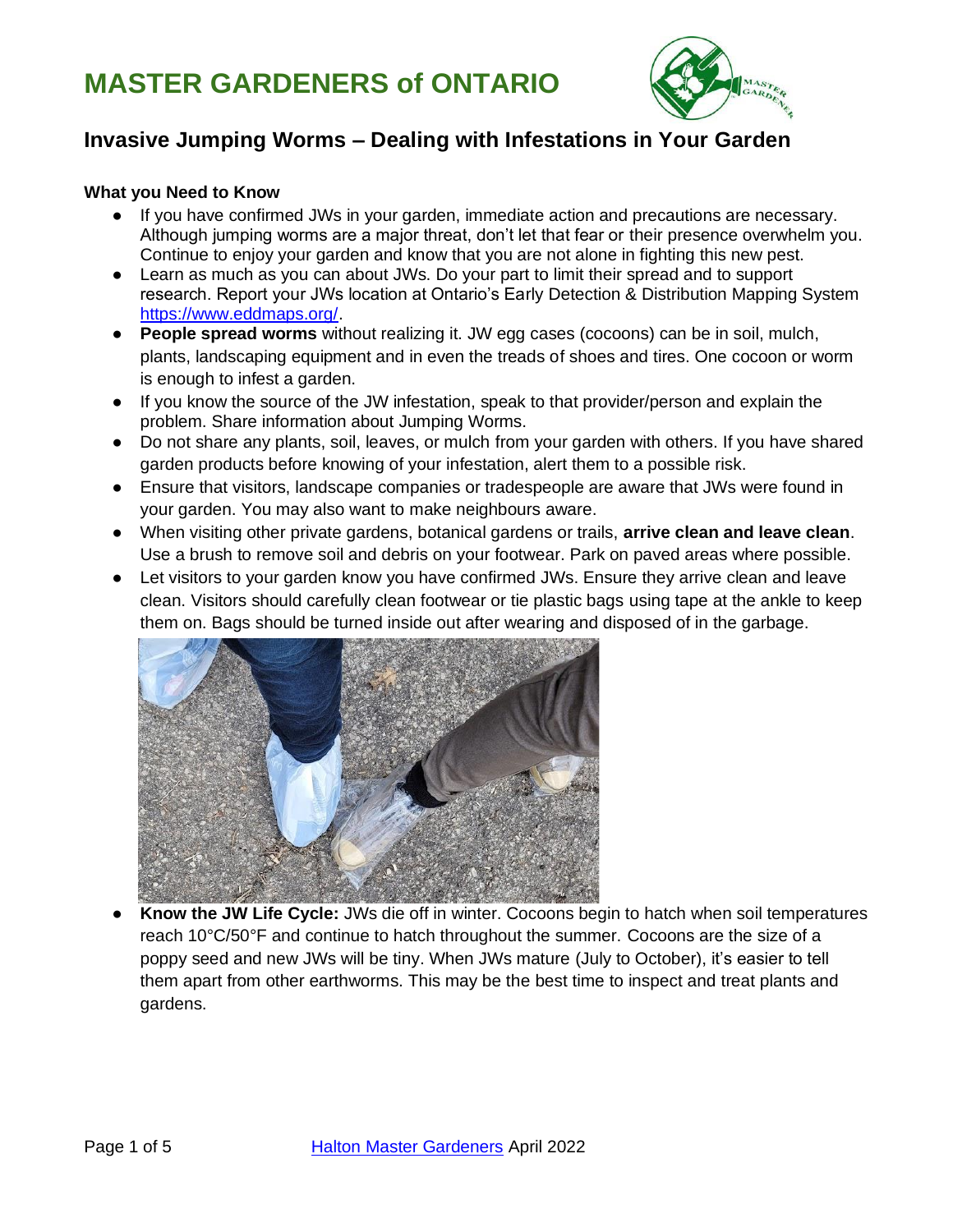



Jumping Worms die in winter and hatch from eggs in spring. **Cocoons** can survive temperatures of -40°C/-40˚F so winter temperatures do not kill them. From May to June, Jumping Worms are tiny. If you find a large worm in the spring, it won`t be a JW. When Jumping Worms mature (July to October) they develop a **light band** (clitellum) near their head.

#### **Controlling JWs in Your Garden**

There are currently no controls for JWs and no one management strategy will be effective. A combination of strategies is best to manage populations.

#### **Change How You Garden**

- When you garden, wear one pair of shoes that never leave your property.
- Clean your equipment and footwear before and after use to limit spread in your own garden.
- **Yard waste**: Contact your municipal government and ask if they follow the "process for reducing pathogens". This process ensures that compost reaches 55°C/131°F for a certain number of days. Do not send your yard waste to municipal facilities unless composting treatment reaches temperatures that will destroy Jumping Worms and cocoons. Consider solarizing yard waste instead and reusing it in your garden.
- Continue to **carefully inspect, and quarantine** any new plants, soil or mulch that you purchase or receive. **Quarantine** new plants by placing them in a container (e.g., sturdy plastic bag, pot, tub) that prevents worms from escaping or cocoons from washing away.
- **Timing**: Avoid planting in summer when JW pressure is highest. Plant in spring before JWs mature. Plant trees in fall to allow them to establish when JW populations start to decline. Ensure all new plants are well watered.
- JWs live in the top few inches of soil. **Plant species** that are drought tolerant and have deeper roots. Native grasses, groundcovers and other perennials thickly planted, showed some signs of success in invaded soils. There are reports that Jack-in-the-pulpit roots deter JWs and that native ferns and prairie plants are unaffected by JWs.
- **Monitor your garden** for changes in soil and plant health to identify further spread. If plants are failing, inspect the roots and remove & destroy any JWs.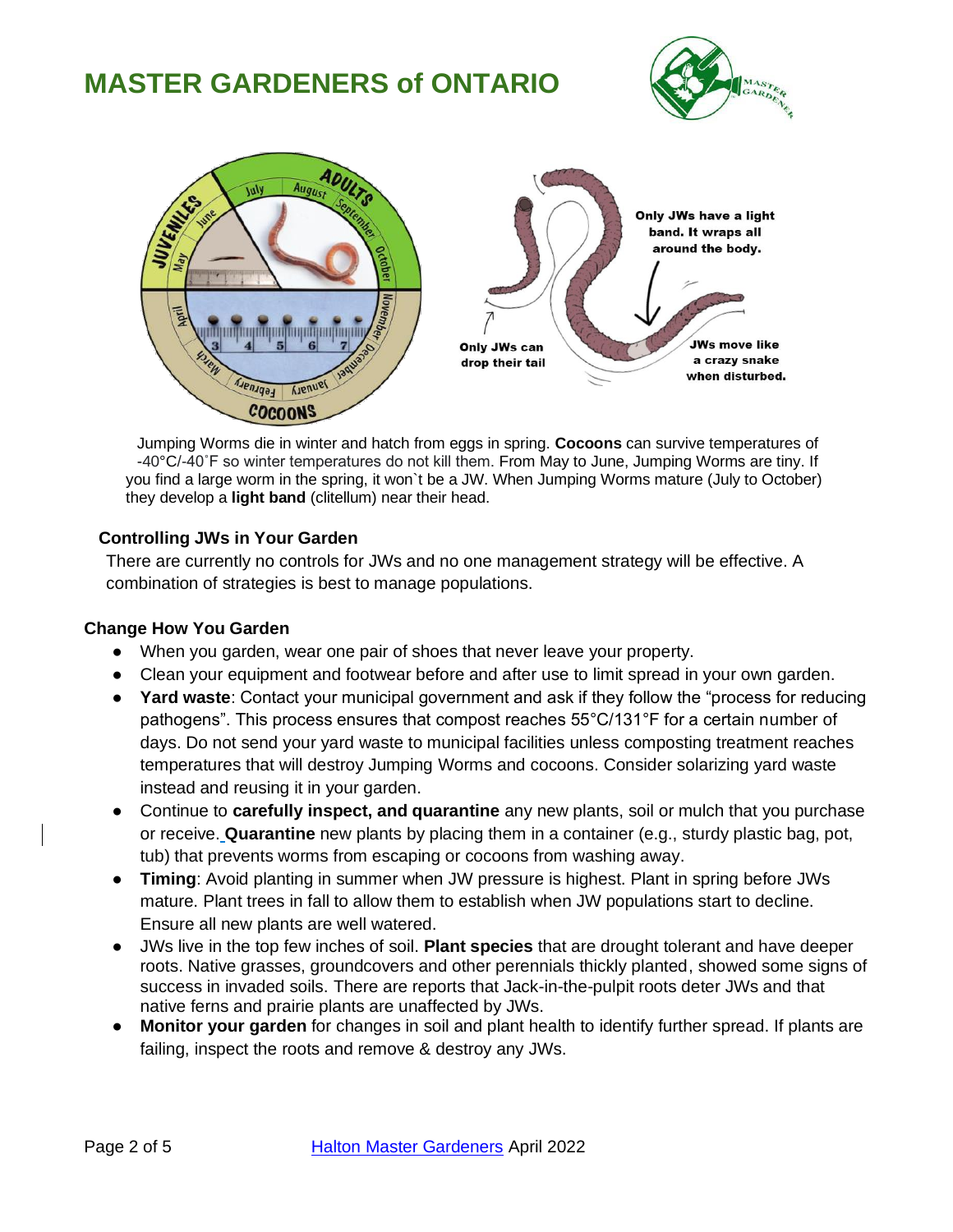



Jumping worm **castings** are dark and possess a similar size and shape as Grape Nuts cereal. They are also described as looking like coffee grounds. Affected plants may look wilted despite soil being moist.

#### **Mechanical Controls**

**Solarizing (heat-treating)** soil, compost & mulch under plastic may be used to kill cocoons & worms. In general, clear plastic is more effective than black plastic. Heat treating in bags or sandwiched between two sheets of plastic had the best results as worms were not able to escape. . Solarizing in garden areas had mixed results as worms can simply move away*.* Soil, compost & mulch must be heat-treated to a temperature of 40°C/104°F for at least 3 days. If outside temperatures drop, it will take longer. Solarizing works best in sunny areas. Solarising may be an effective way of treating purchased soil, mulch and compost. Solarising may be an effective way of killing JWs and cocoons in purchased soil, mulch and compost.

- **Solar Sandwich**: Place a sheet of translucent plastic drop cloth in a sunny location. Pile soil/mulch/compost on the sheet. Place a second translucent drop cloth on top. Pull the sides of the bottom sheet over the top sheet and secure in place to stop worms from escaping. Solarize so contents reach 40°C/104°F temperatures for at least 3 days.
- **Solarizing in Bags:** Place soil/mulch/compost in sturdy plastic bags and moisten. Secure bags tightly so worms can't escape. Set out in the sun. If thoroughly solarized in a minimum of 40°C/104°F temperatures for at least 3 days, the soil should be safe to re-use in the garden.
- **Garden Areas**: Moisten soil & cover area with clear plastic. Digging a 4-6-inch-deep trench around the area and pushing the plastic down into the trench may stop worms from escaping. Fill the trench with soil to secure plastic in place. Time will vary according to conditions, but the soil temperature needs to exceed 40°C/104°F for at least 3 days. Keep plastic in place for a **minimum of 2 to 3 weeks**.

**Tilling:** While tilling is no longer recommended in gardens because it harms soil organisms, JWs will eventually destroy organisms in the soil, so this method is an option. JWs live in the top two or three inches of soil. Tilling only works when worms are small. Rototill in late spring, approximately the last week of May, depending on your area and temperatures. Tilling late in the year is not effective as cocoons will have been laid and are unaffected by tilling.

#### **Hand Removal & Disposal**

Repeated hand removal may be useful in controlling populations, especially to prevent mature JWs from laying eggs. Because Jumping Worms live close to the soil surface, they can be driven out by disturbing the soil with a rake, or by using 'grunting' or a mustard solution. All earthworms will react, but look for the **light band (clitellum)** of the mature JWs and remove the worms as they appear. If you are not sure, it is safest to dispose of all of the earthworms. Kill worms by freezing, leaving in a bag out in the sun, or soaking in vinegar or rubbing alcohol. Discard in garbage. Do not put JWs in any compost pile, garden or natural lands.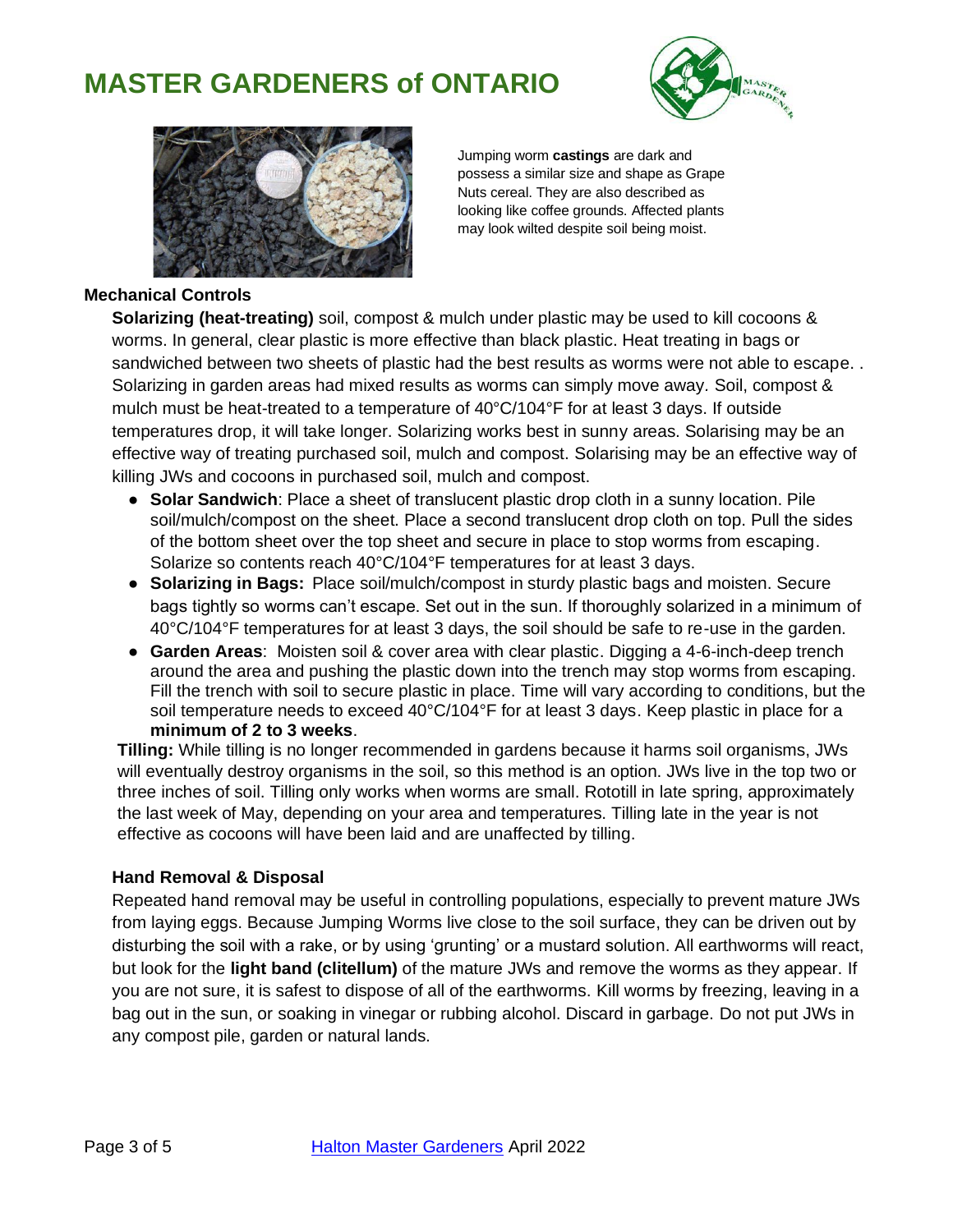

**Grunting** is a technique used by worm hunters to drive worms out of the ground using vibrations. A stake or branch is pushed into the ground 4 to 6 inches and a second rougher stick is used to rub back and forth against the first to cause vibrations. The vibrations cause worms to come to the surface where they can be removed and disposed of.

<https://www.facebook.com/sarah.gwozdz/videos/576329933608174>

**Mustard** will irritate all worms and drive them out of the soil.

- Mix 1/3 cup ground mustard seed in 4.5 liters (1 gallon) of water.
- Brush away any leaves or mulch on top of the soil.
- Slowly pour the mustard solution onto the soil.

Look for this **light band** (clitellum) found near the head of mature JWs. It goes all around the worm in a solid ring. Other earthworms have a band that is red/pink and saddle shaped.



### **Potential Solutions for the Future and Concerns**

The Canadian Food Inspection Agency office (CFIA) is advising "property owners to contact a pest control company" for Jumping Worms. There are currently no pesticides or products approved for the control of JWs, so companies may not be able to do much beyond "limiting" populations. JWs may also spread from your garden by vehicle tires or equipment used by any control company or landscaper.

- There was some success reported by adding **coco mulch and dry mustard powder** to new plantings. Warning: Coco mulch is highly toxic to dogs.
- **Chicken Foraging:** There are reports that chickens like eating Jumping Worms and may reduce JW populations. However, bioaccumulation of metals can occur in earthworms living in contaminated soils. Concentrations may be high enough to be problematic for humans if they eat the eggs of chickens who feed on the worms. **Never feed JWs to native birds**.
- **Biochar** (ground up charcoal) and **diatomaceous earth** (fossilized diatoms): These materials incorporated into infested soil may harm and possibly kill worms, but neither method has potential to control populations. Diatomaceous earth is available in most stores that sell garden products. Biochar may be sold as a soil conditioner.
- **Biocontrol**: An entomopathogenic fungus, Beauveria bassiana, shows some promise as a biological control. It is sold commercially as Botaniguard. Because it is not approved to control worms, it cannot be recommended at this time.
- **Saponins:** Some golf courses use fertilizers containing saponins to control earthworms in their turf grasses. Saponin-based fertilizers may not be available for home gardeners. Alfalfa is another source of saponins.

### **Things You Should Not Use**

- **Insecticides:** Worms are not insects, they are annelids. Insecticides should only be used for target species on the label.
- **Vinegar:** Vinegar may kill worms, but it will also kill plants.